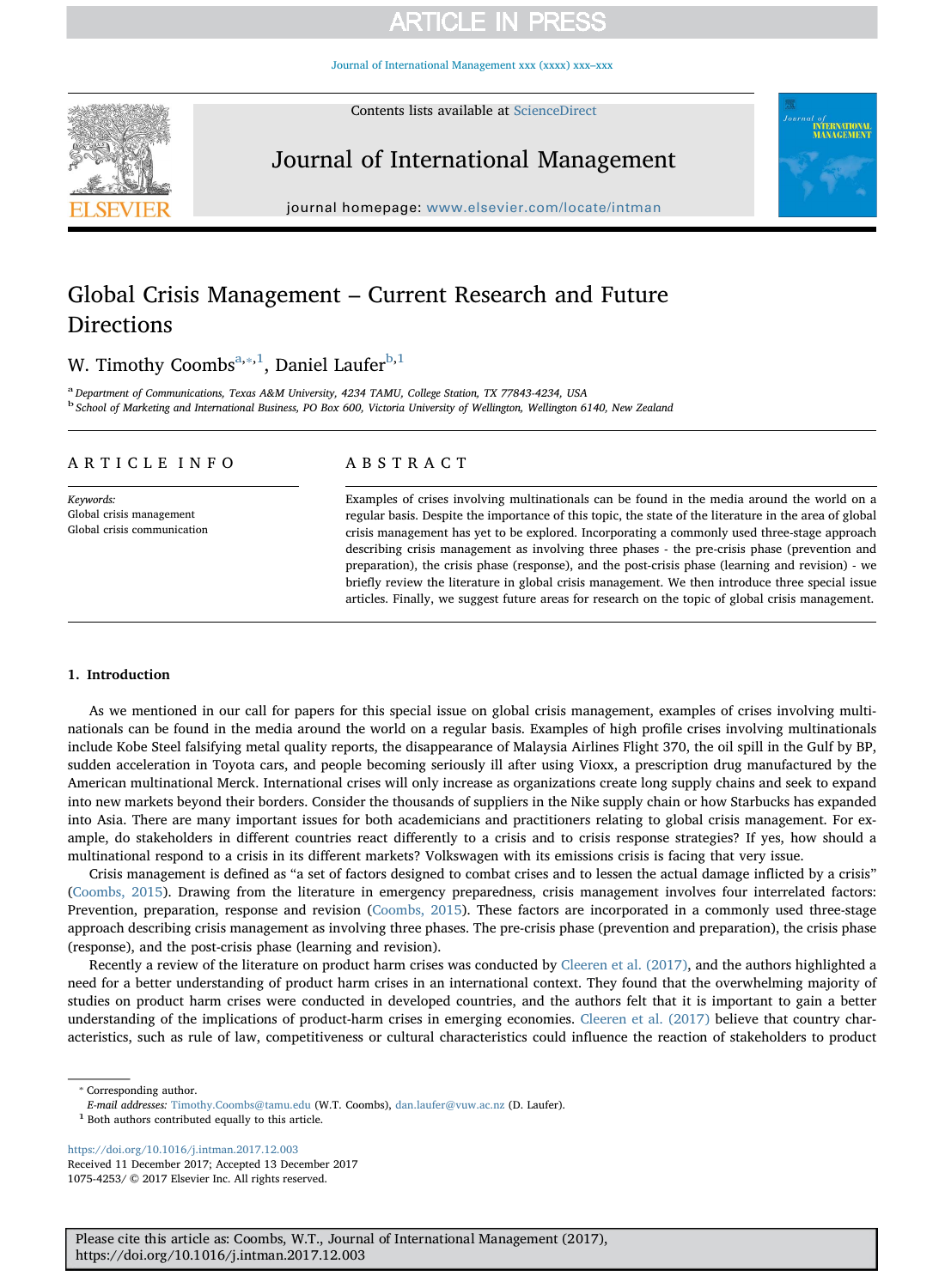harm crises, and the effectiveness of corporate responses. It is worth noting that a product harm crisis is only one type of crisis, and we also believe that in the broader area of crisis management, there is very little research in the international context. We find a similar conclusion drawn from reviews of the international crisis communication research ([Schwarz et al., 2016, Coombs, 2008](#page-4-2)). In fact, to our knowledge there has never been a special issue on global crisis management in any major journal.

In this article, we first review papers from 16 ISI listed journals since 1997 to identify articles related to global crisis management, and describe the themes from the literature.<sup>[2](#page-1-0)</sup> Next, we describe the articles in this special issue. Finally, we suggest directions for future research.

### 2. Global crisis management in international business research

Consistent with the findings of the literature review on Product Harm Crises by [Cleeren et al. \(2017\)](#page-4-1), we found very few articles related to global crisis management.<sup>[3](#page-1-1)</sup> It is important to note the scope of this review reflects the focus of the call for this special issue. The scope is defined by studies that examine crises across different countries, what we can call comparative crisis research, as well as issues related to crisis management at multinationals. This differs from contextual crisis research that examines crisis management and communication practices in one country. Contextual crises seek to illumine practices that are country-specific and constitute a much larger body of research (e.g., [George and Pratt, 2012](#page-4-3)). We are looking for research on how companies cope with crises that emerge in more than one country, and how multinationals are impacted by crisis management. For instance, an international crisis might involve the home country and one or more host countries or appear in number of host countries [\(Coombs, 2008\)](#page-4-4). Based on our review of articles published in the 16 ISI listed journals we identified only eight articles. These articles fall under the pre-crisis and crisis phases which we describe below:

### 2.1. Pre-crisis phase

The pre-crisis phase involves the prevention of crises, and preparation for crises in order to minimize damage to the organization. Organizational capabilities are addressed in two articles that examine how multinationals can deal more effectively with crises. [Fainshmidt et al. \(2017\)](#page-4-5) find that the pre-crisis development of asset management capabilities influenced the performance of multinationals during the global financial crisis of 2008. They found that asset management capabilities that involve routine-altering activities enhanced the ability of multinationals to deal with more revolutionary events, such as global economic crises.

Griffi[th and Ryans \(2001\)](#page-4-6) focused on the global corporate communications function at a multinational in their article. They recommend the creation of a brand equity team which is especially important at a multinational due to the increased complexity of operating overseas. The brand equity team would monitor "activities internal to the organization, including its subsidiaries, as well as those of its suppliers, advertising agencies, public relations consultants, and others that reflect the firm in its publics" to minimize the threat to brand equity resulting from the actions and communications posed by these entities.

The choice of a location for expansion by a multinational (new target market or manufacturing site) can also increase or decrease the risk for a crisis. [Dai et al. \(2013\)](#page-4-7) examine the survival rate of foreign subsidiaries in host countries afflicted by political conflict focusing on Japanese multinationals operating in 25 countries. Not surprisingly the authors find that operating in a conflict zone reduces a foreign subsidiary's chance for survival. However, a dispersed multinational network facilitates subsidiary survival. The authors believe that this may be occurring because sister subsidiaries may provide a temporary refuge for shifting operations and redeploying employees, buying the focal subsidiary valuable time.

[Leong et al. \(2008\)](#page-4-8) in their article explore the role of consumer animosity in international crises, or the possibility that "a country's political actions in the international arena may create animosity towards brands affiliated with that nation". In a study of consumers in five Asian countries they examined the impact of stable and situational animosity on the willingness to buy products from the US and Japan. The authors found that consumer animosity lowers product judgment and evaluation, as well as reduces the willingness to buy brands from the aggressor nation. Avoiding a market where there are high levels of consumer animosity would reduce the risk to a company of a crisis such as a consumer boycott, but other options are available to a company as well. These may be more viable, especially if the target market is lucrative. [Klein et al. \(1998\)](#page-4-9) suggest companies can reduce the risk of consumer animosity adversely impacting a company by downplaying "Made in" labels and brand names associated with the aggressor country, engaging in strategic alliances and offering hybrid products that deemphasize the connection with the aggressor country, and localize production to the extent possible. Cause-related marketing may also assist in offsetting the risk of consumer animosity.

Finally, [Zhao et al. \(2014\)](#page-4-10) focus on the role CSR can play in crisis prevention. In an empirical study involving multinationals in China, they find that social adaptation, or meeting local stakeholders' social expectations regarding the social and environmental impact of multinationals, mitigates the risk of crises. In other words, the authors suggest that a multinational pursue a CSR localization strategy whereby it focuses on social problems with local priorities. Economic adaptation, on the other hand, which involves early entry to China, reliance on local leadership, and the speedy expansion of the hiring of local employees, increases the risk for crises. The authors suggest that an important reason economic adaptation leads to an increased risk of crises is because multinationals

<span id="page-1-0"></span><sup>&</sup>lt;sup>2</sup> Journal of Marketing, Journal of Marketing Research, Marketing Science, Academy of Management Review, Academy of Management Journal, Journal of Management, Journal of Management Studies, Journal of International Business Studies, Journal of World Business, International Marketing Review, International Business Review, Management International Review, Strategic Management Journal, Organizational Science Long Range Planning, and the Journal of International Management.  $^{\rm 3}$  Please note that we excluded single-country studies from our analysis.

<span id="page-1-1"></span>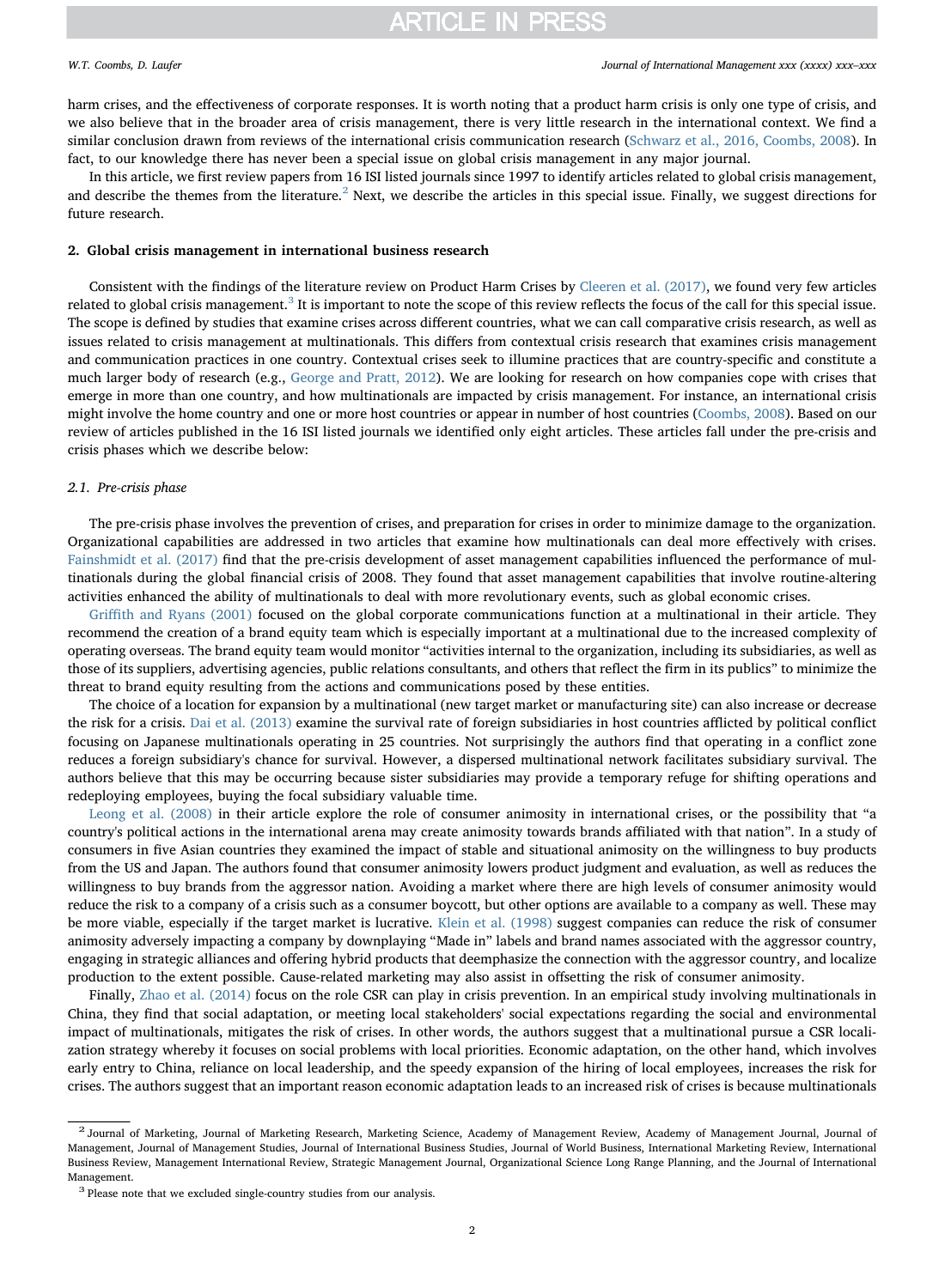#### W.T. Coombs, D. Laufer *Journal of International Management xxx (xxxx) xxx–xxx*

become more accustomed to flawed local practices when they rely on local talent (managerial and employees).

It is logical that the pre-crisis phase would produce the most research because of its emphasis on risk management. Risk is the primary building block for crisis management. Most managers begin the crisis management process by assessing their risks and using that risk to guide their crisis planning. Organizations are familiar with risk management as its own discipline, hence, research related to risk in the global context is natural because of the existing managerial concern with risk.

### 2.2. Crisis phase

The crisis phase represents the response to the crisis, including the multinational's response and the response of its stakeholders. [Cleeren et al. \(2013\)](#page-4-11) examined fast moving consumer good product harm crises, and found that category purchases decrease more in the Netherlands when compared to the UK. In another article examining the reactions of consumers to a crisis, [Dutt and](#page-4-12) [Padmanabhan \(2011\)](#page-4-12) find that after controlling for changes in per capita GDP, there is a further drop in consumption in developing countries as a result of a currency crisis. This suggests that managers in developing countries will find a more challenging situation during a currency crisis in terms of the magnitude of its impact on consumers, and its duration.

[Ang \(2001\)](#page-4-13) in his article describes both consumer and corporate responses to a crisis. He examined how consumers in Singapore were impacted by different types of crises, and how their reactions differed from consumers in other areas of the world (USA, Eastern Europe and the Philippines). He found that crises impact consumers around the world differently, and moderating factors such as the nature of the crisis, socio-economic characteristics, trade dependencies, market sophistication and culture play an important role in understanding the different responses of consumers around the world.

[Ang's \(2001\)](#page-4-13) article is the only article that also examines how businesses changed their marketing strategies in different countries as a result of the crises. Similar to the reaction of consumers, businesses from different countries reacted differently to the crises due to moderating factors. For example, [Ang \(2001\)](#page-4-13) found that "Relationship building or guanxi through providing additional services rather than price cutting is what businesses in Asia feel more comfortable with as a strategy during an economic crisis. In contrast, among Yugoslavian businesses where galloping stagflation was experienced, pricing was constantly affected".

Though outside of the 16 ISI journals, [Schultz et al. \(2012\)](#page-4-14) conducted a comparative analysis of BP's public relations efforts and subsequent media coverage surrounding the Deepwater Horizon Oil spill. Through a sematic network analysis, the researchers were able to assess BP's ability to set the media agenda and to frame coverage of the crisis as well as explore differences in the American and British media coverage of the crisis ([Schultz et al., 2012\)](#page-4-14). We have included this study because it is a rare example of comparative crisis communication research. The conclusion from this literature is that we know very little about how multinationals manage a crisis that affects multiple countries.

#### 3. Articles in the special issue

The articles in this special issue involve data collected from different regions of the world (Asia, Europe and North America), and different methodologies (qualitative and quantitative). Dhanesh and Sriramesh propose a framework which defines culture broadly to include political, economic, media, societal and activist cultures. They analyze a crisis faced by Nestle in India using the framework. Laufer, Garrett, and Ning examine the effectiveness of using the CEO as a spokesperson during a product harm crisis. Their studies were conducted in China and South Korea. Finally, Bowen, Freidank, Wannow and Cavallone examine the reaction of consumers in Germany and the USA to Volkswagen's response to the company's emissions crisis ("Dieselgate").

Dhanesh and Sriramesh believe that companies do not adequately recognize the role of culture during a crisis, and as a result they pay a heavy price both in terms of reputation and the bottom line. The authors believe that Benoit's Image Restoration Theory and Coombs Situational Crisis Communication Theory, two of the leading theories in Crisis Communication, do not adequately incorporate culture in their frameworks. Dhanesh and Sriramesh propose a framework which defines culture broadly to include political, economic, media, societal and activist cultures. Applying this framework to a crisis faced by Nestle in India, they find that the multinational struggled to align itself to the complexities of the cultures of the host country. For example, Nestle struggled to cope with the rise of media corporatization, activist pressures and the vagaries of regulatory enforcement. The authors believe that crisis communication literature and managerial practice would be greatly enhanced by integrating culture in all its forms. Multinationals need to manage relationships during a crisis in countries where political, economic, media, culture and activist systems are unfamiliar to them. Dhanesh and Sriramesh's framework provides companies with the tools to better assess the complexity of culture during a crisis.

Laufer, Garrett, and Ning examine the important issue of whether a company should use its CEO as a spokesperson during a product harm crisis. The authors found in studies conducted in South Korea and China that consumer responses to the CEO were contingent on the consumers' level of power distance. When consumers had high levels of power distance they had higher future purchase intentions when compared with consumers who had low levels of power distance when the CEO was the spokesperson during the crisis. In a study conducted in South Korea the authors also provide insight into the process by which this occurs. They find that higher levels of power distance generate increased levels of brand trust when the CEO is the spokesperson, which in turn increases future purchase intentions. Based on the findings of their study, the authors suggest that the CEO of a multinational corporation should be a spokesperson during a crisis in a relatively high power distance country such as China, whereas this may be less important in a low power distance country such as the USA.

In the last article of the special issue, Freidank, Wannow and Cavallone examine the reaction of consumers in Germany and the USA to Volkswagen's response to the company's emissions crisis. The article addresses an important issue in global crisis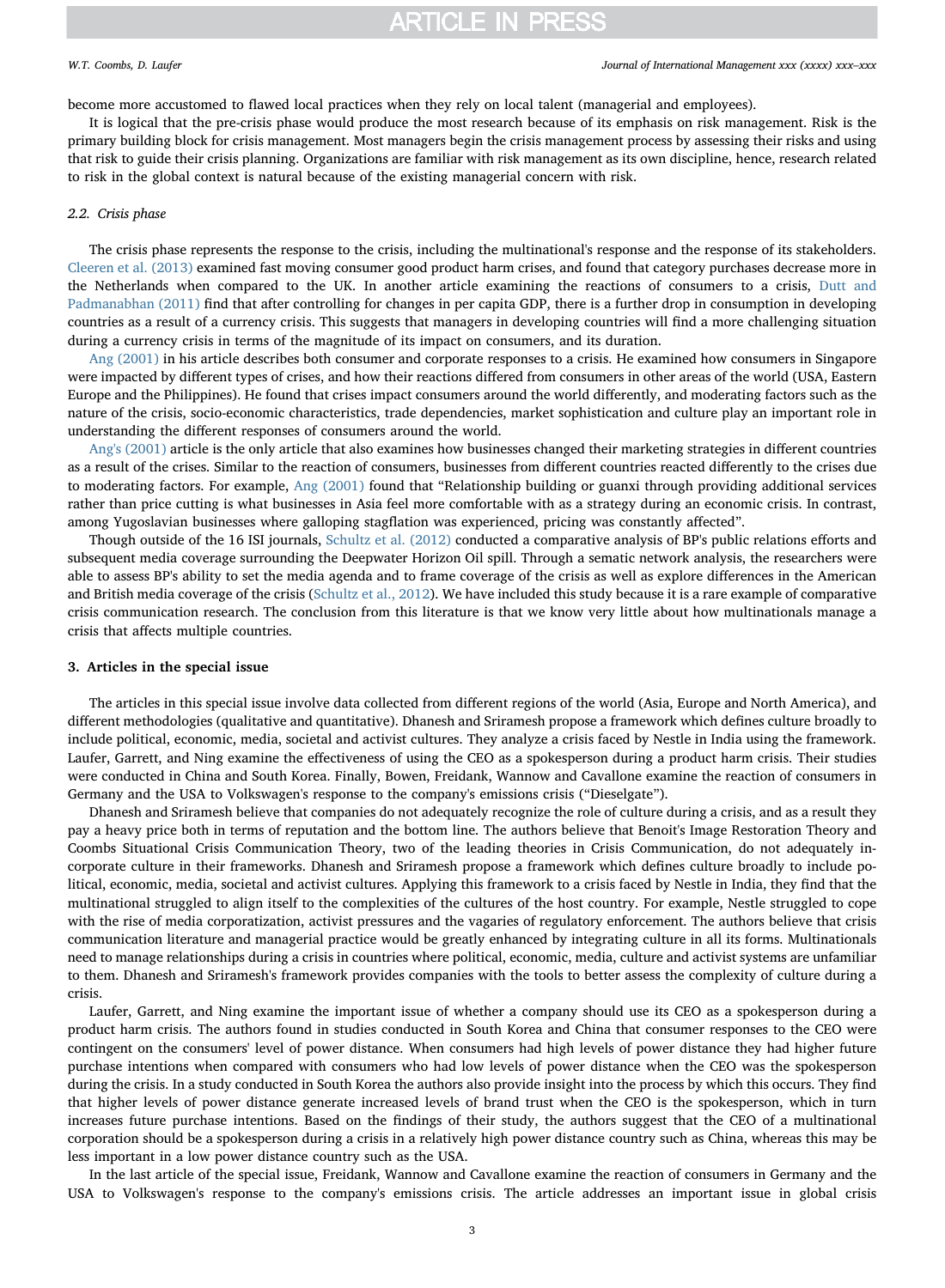management, do consumers in different countries perceive a company's response differently during a global crisis? Also, are consumers from the multinational's home country more sympathetic to the corporate response? In order to examine these issues, Freidank, Wannow and Cavallone conducted an online survey among car drivers in the USA and Germany related to Volkswagen's emissions crisis. Based on their findings, the authors suggest that consumers from outside of a multinational's home country will rely more heavily on a company's crisis response in assessing what further actions they will take such as avoiding the company's products or retaliating against the company. The authors suggest that this takes place because consumers from the home country are more familiar with the multinational, so the crisis response plays a less important role in assessing the situation, and determining actions to be taken against the multinational.

### 4. Directions for future research

There is a great need for more research in the area of global crisis management. Based on our review which used the scope of comparative crisis research and issues related to crisis management at multinationals, very few studies have been conducted in the area despite the importance of the topic to both the academic and business communities. Below are suggestions for future research.

#### 4.1. Pre-crisis phase

The area of risk assessment and diagnosing crisis vulnerabilities is a very important area of crisis management, and there is much to be examined in the global context. A number of interesting issues include the following:

- a) Risk assessment As noted earlier, risk assessment is the foundation of crisis management. Therefore, differences in how risk assessment is conceptualized and approached can have a spillover effect onto crisis management. Some possible research areas include: Do managers and stakeholders assess risk differently across cultures? Do managers take noticeably different approaches and place different values on risk assessment across cultures? What cultural factors influence these differences? The concept of uncertainty avoidance could be playing an important role in risk assessment.
- b) Crisis management plans Crisis management plans are the primary tool for crisis managers. In Western countries crisis management plans are typically short documents that serve as rough guides to action rather than step-by-step actions to take during a crisis [\(Coombs, 2015\)](#page-4-0). Crisis management plans are meant to be flexible except in cases where there are standard operating procedures for handling a specific type of crisis. Some possible research areas include: Do crisis management plans for similar crises differ in different countries? If yes, why? Do crisis management teams deviate from the plans more or less in different countries? If yes, why? Is there a difference in how detailed crisis management plans are for similar crises in different countries? If yes, why? The concept of power distance could be playing an important role in adhering to policies and procedures.

## 4.2. Crisis phase

Out of all the phases, the crisis phase typically is the area the draws the most attention among researchers. However, in the global context there are still many topics that are under-researched. A number of interesting topics include the following:

- a) The Role of Corporate Reputation during a Global Crisis Reputation is a common variable in crisis research. Reputation has been examined as both an antecedent and a consequence in crisis research. As an antecedent, prior reputation can affect how stakeholders perceive a crisis and how managers respond to a crisis. As a consequence, crisis research often examines the damage a crisis inflicts on the organizational reputation. Some possible research areas include: What role does corporate reputation play in a global crisis? What is the impact of a strong corporate reputation during a global crisis? Is it more or less effective in certain crosscultural contexts? How is corporate reputation impacted by a crisis? Is it more or less adversely impacted in certain countries? What cultural factors influence the extent of reputational harm?
- b) Apologies and Compensation in the Global Context Apologies and compensation are two common options as responses to a crisis. Both crisis response strategies are considered accommodative because the strategies address concerns of the crisis victims ([Coombs, 2007\)](#page-4-15). However, the two crisis response strategies have an important difference—the actual acceptance of responsibility. In an apology, managers acknowledge responsibility for the crisis and open the organization up for financial responsibility for the crisis ([Tyler,](#page-4-16) 1997). With compensation, stakeholders believe the organization is taking responsibility but that is never stated, hence, does not generate the same level of financial liability. We should be mindful that any crisis response strategy only has the desired effect when stakeholders accept the strategy as a viable crisis response [\(Coombs, 2007](#page-4-15)). Some possible research areas include: Are there cultural differences in the acceptance of apologies by companies during a crisis? Are stakeholders in certain countries more likely to forgive a company for a crisis, than others? Are consumers more or less likely to accept different levels of compensation for a crisis? In other words, would consumers in China be more understanding of higher levels of compensation given by an automobile company for a product recall in the USA? Could this be related to levels of power distance? Differences in economic development in the various countries impacted by the crisis?

### 4.3. Post-crisis phase

Based on our review of the literature, the post-crisis phase is the area with the greatest need for research. This is not surprising